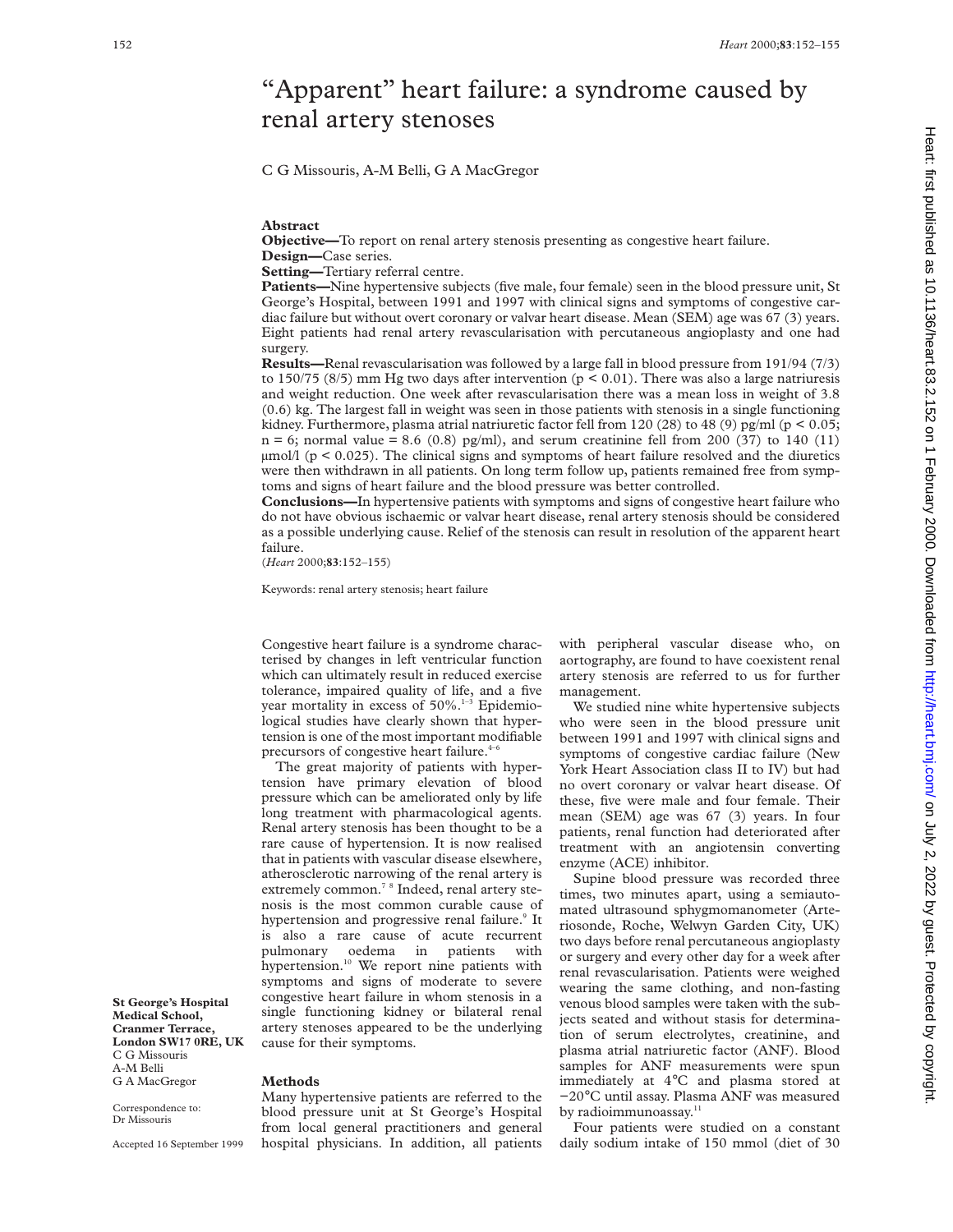| Patient, age, sex                                | Prerearmen<br>supine BP<br>(mm Hg)<br>$(n \, drugs)$ | Supine BP 48 h<br>postintervent<br>(mm Hg)<br>$(n \, drugs)$ | Recent supine<br>postinter vent;<br><b>BP</b> (months<br>n drugs) | serum<br>creatinine<br>(mnoll)<br>Baseline | 7 d postmtervent<br>Se creatinine<br>(umoll) | postnuervent)<br>Se creatinine<br>(months<br>(Jipoun) | preintervent<br>(pg/ml)<br>Plasna<br>ANF | (d postintervent)<br>Plasma ANF<br>(pg/ml) | $Na$ excr $24h$<br>positinervent<br>(mmol) | postintervent (kg)<br>Weight loss<br>in 1 week                                                                                                                                                                                 | Angiographic findings<br>in renal arteries |
|--------------------------------------------------|------------------------------------------------------|--------------------------------------------------------------|-------------------------------------------------------------------|--------------------------------------------|----------------------------------------------|-------------------------------------------------------|------------------------------------------|--------------------------------------------|--------------------------------------------|--------------------------------------------------------------------------------------------------------------------------------------------------------------------------------------------------------------------------------|--------------------------------------------|
| $1, 65, F*$                                      | (4) 50/1081                                          | 158/90 (4)                                                   |                                                                   | 482                                        | 154                                          | 125 (24)                                              | I                                        |                                            |                                            | 5.2                                                                                                                                                                                                                            | Occl right RA; severe                      |
| 2, 51, M                                         | 180/106(3)                                           | 160/100 (3)                                                  | 138/87 (38; 3)                                                    | 162                                        | 109                                          | 129 (38)                                              | I                                        |                                            | 538                                        | 6.4                                                                                                                                                                                                                            | Occl right RA; severe<br>left RA stenosis  |
| 3, 73, M                                         | 194/96 (4)                                           | 125/70(4)                                                    | 176/95 (2; 3)                                                     | 172                                        | 169                                          | 135(2)                                                | 133                                      | 88 (7)                                     | 485                                        | 5.5                                                                                                                                                                                                                            | Occl left RA; severe<br>left RA stenosis   |
| $4, 62, F^*$                                     | 191/94 (3)                                           | 168/90(3)                                                    | 177/86 (23; 2)                                                    | 196                                        | 137                                          | 159 (23)                                              | 98                                       | 44 (4)                                     | 560                                        | 3.2                                                                                                                                                                                                                            | Occl left RA; severe<br>right RA stenosis  |
| 5,60, F                                          | (4) 56/95                                            | 103/68 (4)                                                   | 160/99(4;1)                                                       | 148                                        | 105                                          | 78(3)                                                 | I                                        |                                            |                                            | $\overline{5}$ .                                                                                                                                                                                                               | Occl left RA; severe<br>right RA stenosis  |
| 6,70, M                                          | 229/92 (3)                                           | 168/60(3)                                                    | 15/71(23; 2)                                                      | 205                                        | 187                                          | 112 (23)                                              | 53.2                                     | 43 (3)                                     | I                                          | 3.1                                                                                                                                                                                                                            | Bilateral severe RA<br>right RA stenosis   |
| 7, 77, F                                         | 220/84 (3)                                           | 163/64 (3)                                                   | 162/71 (24; 3)                                                    | 102                                        | 102                                          | 116 (21)                                              | 250                                      | 21(6)                                      | 316                                        | $\frac{8}{1}$                                                                                                                                                                                                                  | Bilateral severe RA<br>stenoses            |
| 8,76, M                                          | 162/95 (2)                                           | 141/61 (2)                                                   | 128/86 (32; 2)                                                    | 124                                        | 116                                          | 117 (33)                                              | 86.9                                     | 46.6 (4)                                   | I                                          | 2.2                                                                                                                                                                                                                            | Bilateral severe RA<br>stenoses            |
| 9,72, M                                          | 174/76 (2)                                           | 163/69 (2)                                                   | 151/69 (36; 2)                                                    | 213                                        | 185                                          | 175 (36)                                              | 98.4                                     | 46.6 (4)                                   | I                                          | $\frac{5}{1}$                                                                                                                                                                                                                  | Bilateral severe RA<br>stenoses            |
| Mean (SEM)                                       | 191/94 (7/3)                                         | 150/75 (8/5)                                                 | 151/83 (8/4)                                                      | (37)<br>200                                | 140 (11)                                     | 127(9)                                                | 120(28)                                  | 48 (9)                                     | I                                          | 3.8(0.6)                                                                                                                                                                                                                       | stenoses                                   |
| $\mathsf{PA}$ ranal artares $\mathsf{Ca}$ carive |                                                      |                                                              |                                                                   |                                            |                                              |                                                       |                                          |                                            |                                            | *On renal replacement therapy; †deceased 5 years after renal revascularisation. ANH, atrial natriuretic factor; BP, blood pressure; excr, excretion; Na, sodium; occl, occluded; postintervent, after intervention; preinterve |                                            |

RA, renal artery; Se, serum.

mmol, supplemented by 12 Slow Sodium tablets each containing 600 mg of sodium chloride; CIBA, Novartis Pharmaceuticals, Frimley, UK). In these patients continuous 24 hour urine collections were performed from day −2 to day 7 following renal percutaneous angioplasty.

During the study period (day  $-2$  to 7), the patients who had renal percutaneous angioplasty performed were maintained on the same dose of blood pressure lowering drug treatment and no intravenous fluids were prescribed. Eight patients had renal revascularisation with percutaneous angioplasty, and one had surgery (reversed saphenous graft from left external iliac artery to renal artery) after unsuccessful renal angioplasty. Renal percutaneous angioplasty was performed using 40 ml of Iopamidol 300 as a contrast medium, which contains 0.08 mmol of sodium as disodium calcium edetate.

M mode echocardiograms were performed before renal revascularisation in the partial left decubitus position using a 2.25 MHz transducer of the Hewlett Packard echogram (1000 C; Hewlett Packard Inc, Andover, Massachusetts, USA). Measurements of the septum, ventricular cavity, and posterior wall in systole and diastole were made according to the American Society of Echocardiography leading edge convention<sup>12</sup> by one trained observer blinded to the clinical data. Five cardiac cycles were used and values averaged.

The patients were reviewed at two weeks, one month, and at three monthly intervals after renal revascularisation. Measurements of blood pressure and serum creatinine were performed. At the same time patients were also assessed for symptoms and signs of heart failure.<sup>13</sup>

All patients gave informed consent for the investigations, which were approved by the hospital ethics committee.

## STATISTICAL ANALYSIS

Results are given as means (SEM). Paired measurements were compared using the Wilcoxon sign rank sum test. A p value of  $\leq 0.05$ was considered as statistically significant.

#### **Results**

The clinical and hormonal indices of patients studied are shown in table 1.

# BEFORE RENAL REVASCULARISATION

Before renal revascularisation all patients had signs of moderate to severe heart failure (New York Heart Association class II to IV) despite treatment with diuretics. Mean (SEM) supine blood pressure was 191/94 (7/3) mm Hg (on treatment with at least two blood pressure lowering drugs), and serum creatinine was 200 (37) µmol/l. In eight patients, good quality echograms showing continuous echoes of the interventricular septum and left ventricular posterior wall were obtained and were included in the final analysis. Mean left ventricular measurements were as follows: interventricular septum in diastole 1.2 (0.1) cm; ventricular cavity in systole 5.0 (0.2) cm, and in diastole 3.6 (0.4) cm; and posterior wall in diastole 1.1 (0.1) cm.

Table 1 - Clinical characteristics and biochemical measurements of nine patients with "apparent" heart failure before and after renal percutaneous angioplasty or surgical revascularisation

lable 1 - Clinical characteristics and biochemical measurements of nine pairents with "apparent" heart failure before and after renal percutaneous angioplasty or surgical revascularisation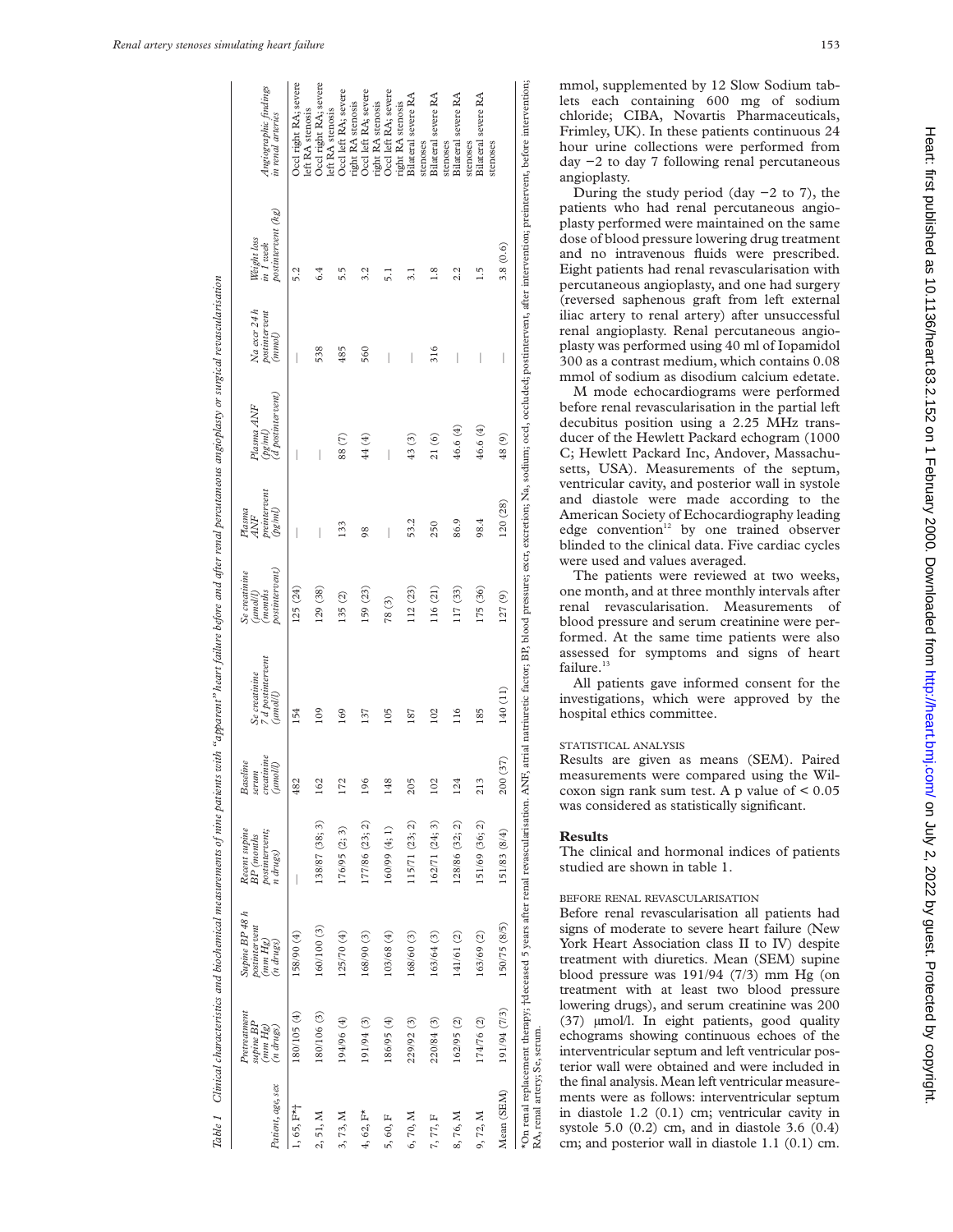Plasma concentrations of ANF were available in six subjects. These were markedly raised with a mean value of 120 (28) pg/ml (normal value = 8.6 (0.8) pg/ml).

### AFTER RENAL REVASCULARISATION

Renal revascularisation was followed by a large fall in blood pressure from 191/94 (7/3) mm Hg to 150/75 (8/5) mm Hg two days after intervention  $(p < 0.01)$ . Furthermore, there was a large natriuresis and weight reduction (table 1). One week after revascularisation there was a mean loss in weight of 3.8 (0.6) kg. The largest fall in weight was seen in those patients with stenosis in a single functioning kidney. At the same time serum creatinine fell to 140 (11)  $\mu$ mol/l (p < 0.025). The clinical signs and symptoms of heart failure resolved and the diuretics were then withdrawn in all patients. The improvement in clinical symptoms and signs was associated with a significant fall in plasma ANF concentrations (to 48 (9) pg/ml,  $p < 0.05$ ;  $n = 6$ ).

Figure 1 shows the individual values of blood pressure, weight, plasma ANF and 24 urinary sodium (while on a constant daily sodium



*Figure 1 Individual values of blood pressure, weight, plasma atrial natriuretic factor (ANF), and 24 hour urinary sodium (while on a constant daily sodium intake of 150 mmol/l) in a typical patient (case 3) whose symptoms and signs of heart failure resolved after renal artery percutaneous angioplasty to a single functioning kidney.*

intake of 150 mmol/l) in a typical patient whose symptoms and signs of heart failure resolved after renal artery percutaneous angioplasty to a single functioning kidney.

## LONG TERM FOLLOW UP

On follow up, patients remained free of symptoms and signs of heart failure, and the blood pressure was better controlled (table 1). In all but two patients the early improvement in renal function was maintained long term. The patient who had surgical renal revascularisation died five years after the procedure from end stage renal failure and septicaemia.

#### **Discussion**

Recent studies have described an association between renal artery stenosis and recurrent pulmonary oedema in patients with hypertension.10 14 15 In 1987 Sutters *et al* reported a patient with stenosis in a single functioning kidney who developed a large diuresis and postural hypertension after a technically successful angioplasty.<sup>16</sup> Furthermore, in a case report, we have previously described the resolution of symptoms and signs of apparent heart failure in two patients with stenosis in a single functioning kidney.<sup>17</sup>

Our present study clearly shows that renal artery stenosis can be a reversible cause of apparent congestive heart failure in hypertensive patients in the absence of overt coronary or valvar heart disease. This syndrome appears to develop in those patients with stenosis of the renal artery in a solitary kidney or in those with severe bilateral renal artery disease. We believe that this clinical entity is separate from heart failure that is caused by high blood pressure alone. This is because in the former there is much more pronounced sodium and water retention as a direct result of a narrowed renal artery. This clinical observation is consistent with the experimental evidence provided by the sodium and water retention that occurs in rats with one kidney–one clip Goldblatt hypertension.<sup>18</sup>

In all patients studied, relief of the stenosis caused a large loss of sodium and water and resolution of the symptoms and signs of heart failure. There was also an improvement in blood pressure and renal function and a significant fall in plasma concentrations of atrial natriuretic factor. Indeed, the baseline and post-treatment plasma ANF values were comparable to those obtained in a separate group of nine patients who were admitted to our institution with untreated moderate to severe heart failure resulting from ischaemic or valvar heart disease (pretreatment plasma ANF, 136 (26) pg/ml; post-treatment plasma ANF, 77 (19) pg/ml,  $p < 0.025$ ).<sup>19</sup>

It is important to identify the patients with renovascular disease and apparent heart failure, as there is now no doubt that when ACE inhibitors are prescribed they may have profound effects on glomerular filtration in the stenosed kidney.<sup>20</sup> The effect is usually reversible on stopping the drug, provided that thrombosis has not occurred.